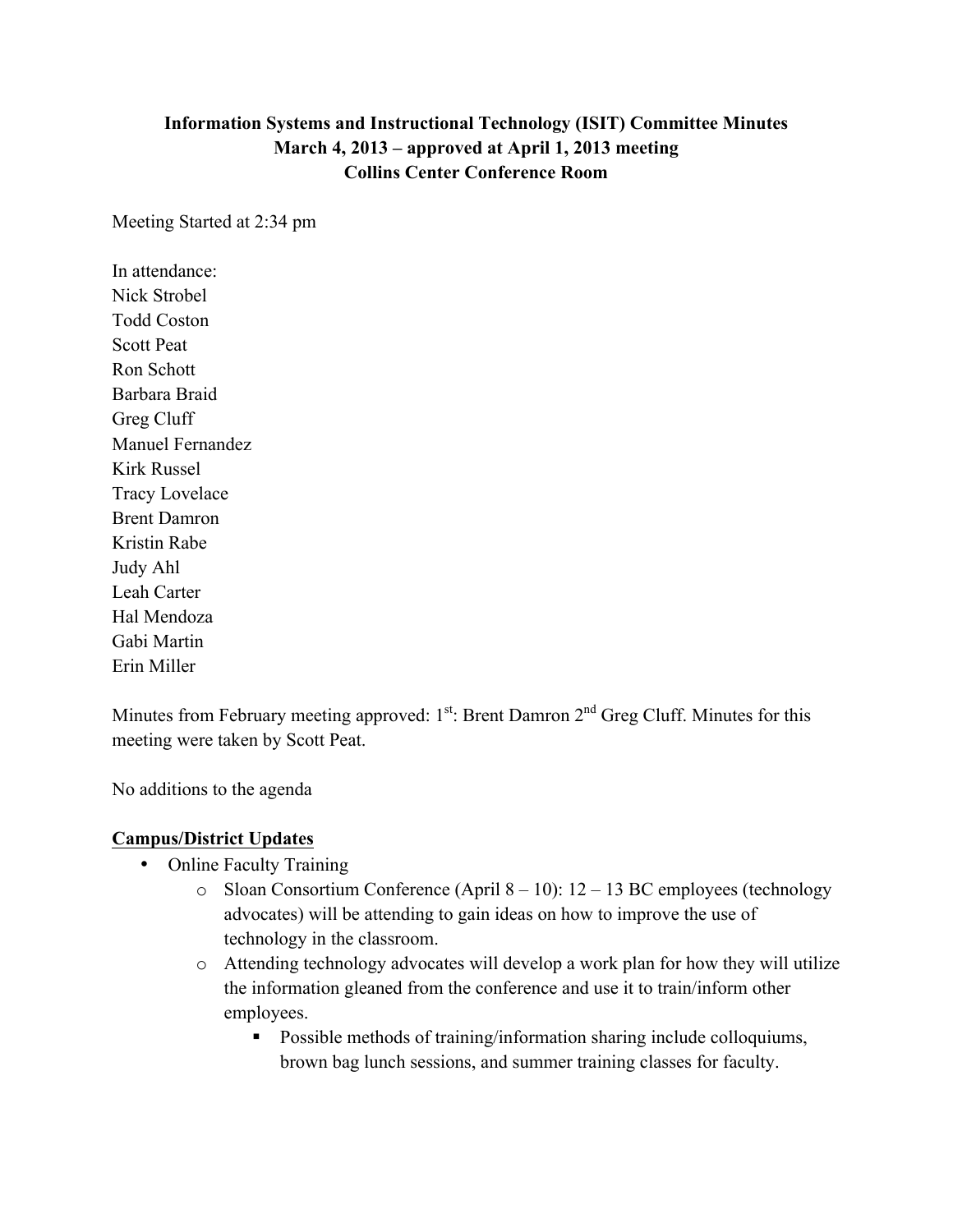- $\circ$  ISIT meeting set for May 6<sup>th</sup> at 2:00 pm, location TBD, to discuss the work plan developed by the technology advocates attending the Sloan Consortium Conference.
- Lecture Capturing
	- o Nursing/Allied Health is evaluating the Echo360 lecture capture technology to record SimMan instruction sessions, with the goal of providing larger groups of students with access to different simulation experiences.
		- All faculty are invited to attend a demonstration of the technology on March  $19^{th}$  at around 2:30 pm.

## **Standardization of Clickers**

- A survey was sent out to all faculty requesting information on clicker usage on the BC campuses.
	- o Twenty six individuals responded to the survey. Results of the survey are posted on the ISIT committee information page

(http://committees.kccd.edu/committee/isit)

- As of March  $4<sup>th</sup>$ , Nick Strobel has not received a response from the district or state legal departments regarding the legalities of requiring students to use/purchase clickers.
- It was suggested that the committee delay moving forward with standardization until a response is received from the state or district legal departments.
- It was noted that departments that have purchased their own sets of clickers would not be impacted by any standardization decision in the future.

## **Response to Accreditation College Recommendation 7**

- The college needs to implement and document some sort of technology assessment instrument by April 22 in order to correct the deficiency noted by ACCJC.
- Three options were proposed for assessing how well technology is meeting institutional goals.
	- o Option 1: Technology Assessment as a component of the APR
		- Include a section in the APR that assesses the success of new technology or technology upgrades that were made over the course of the year.
		- It may be difficult to obtain the needed assessment data by the April  $22^{nd}$ deadline using this option, though the benefit of this option is that technology assessment would become an embedded component of the college's culture moving forward.
	- o Option 2: Survey addressing new or upgraded technology
		- Two to three months following the installation of new or upgraded technology, IT would follow up (using a survey) with individuals who